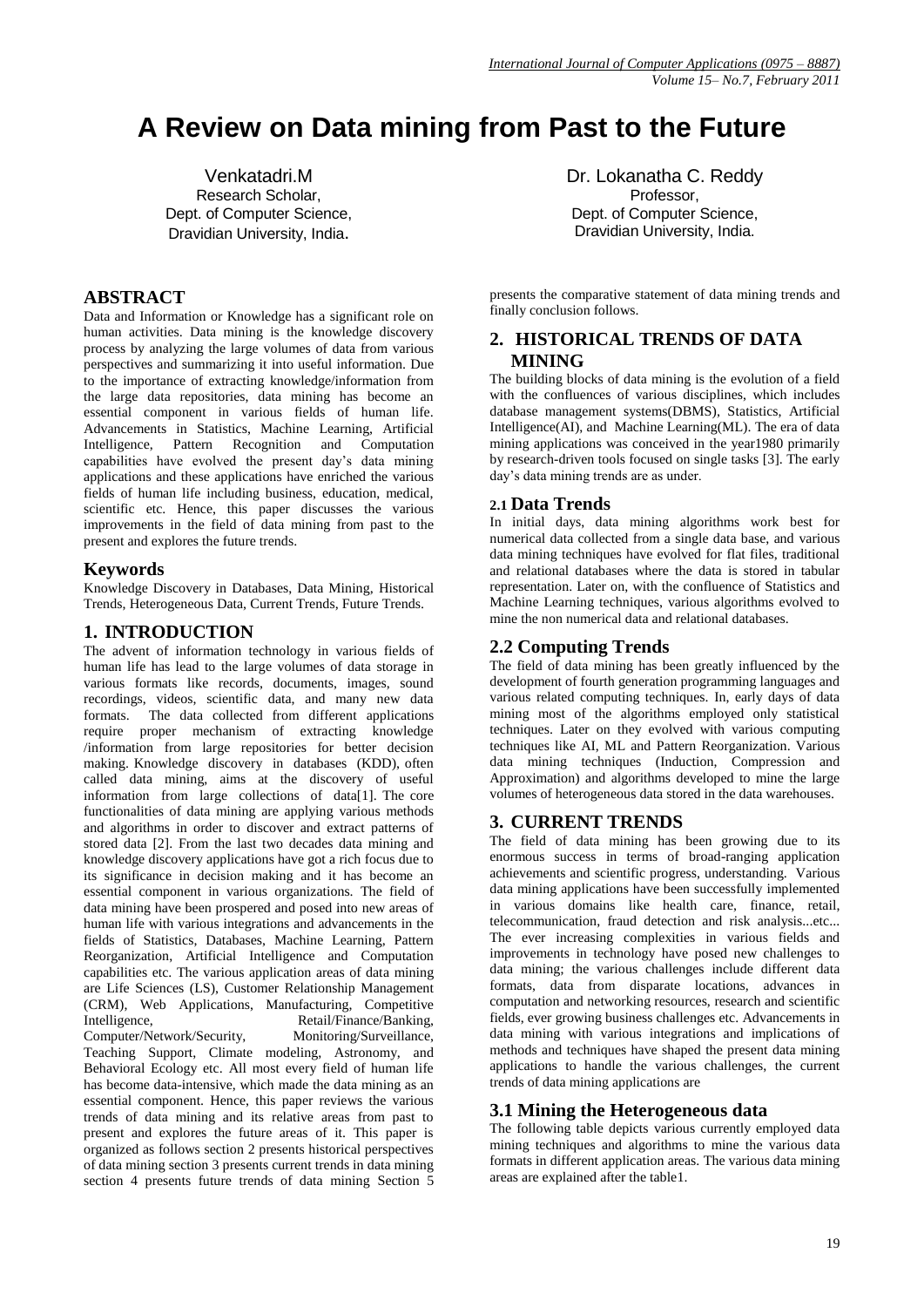| Data mining                | <b>Application Areas</b>                                   | <b>Data Formats</b>       | Data mining Techniques/Algorithms                                                           |  |
|----------------------------|------------------------------------------------------------|---------------------------|---------------------------------------------------------------------------------------------|--|
| type                       |                                                            |                           |                                                                                             |  |
| Hypermedia                 | Internet and Intranet                                      | <b>Hyper Text</b>         | <b>Classification and Clustering Techniques</b>                                             |  |
| data mining                | Applications.                                              | Data                      |                                                                                             |  |
| Ubiquitous data<br>mining  | Applications of Mobile<br>phones, PDA, Digital<br>Cam etc. | <b>Ubiquitous</b><br>Data | Traditional data mining techniques drawn from the<br><b>Statistics and Machine Learning</b> |  |
| Multimedia data<br>mining  | Audio/Video<br>Applications                                | Multimedia<br>Data        | Rule based decision tree classification algorithms                                          |  |
| Spatial Data<br>mining     | Network, Remote<br>Sensing and GIS<br>applications.        | Spatial Data              | Spatial Clustering Techniques, Spatial OLAP                                                 |  |
| Time series<br>Data mining | <b>Business and Financial</b><br>applications.             | Time series<br>Data       | Rule Induction algorithms.                                                                  |  |

**Table 1: Current Data Mining areas and techniques to mine the various Data Formats**

#### *3.1.1 Hypertext / Hypermedia data mining*

The hypertext and hypermedia data is a collection of data from online catalogues, digital libraries, and online information data bases which include hyperlinks, text markups and other forms of data. Web mining is the application of data mining to discover the patterns from the Web. The important data mining technique used for hypertext and hypermedia data are Classification (supervised learning), Clustering (unsupervised learning).

#### *3.1.2 Ubiquitous data mining*

The advent of laptops, palmtops, cell phones, and wearable computer devices with increasing computational capacity and proliferation of all these devices is leading to the emergence of ubiquitous computing paradigm [4]. The Ubiquitous computing environments are subsequently giving rise to a new class of applications termed Ubiquitous Data Mining (UDM). UDM is the process of analysis of data for extracting useful knowledge from the data of ubiquitous computing [5]. Traditional data mining techniques that are drawn from the combination of ML and Statistics are presently employed in ubiquitous data mining [6].

#### *3.1.3 Multimedia data mining*

The multimedia data includes images, video, audio, and animation. The data mining techniques that are applied on multimedia data are rule based decision tree classification algorithms like Artificial Neural Networks, Instance-based learning algorithms, Support Vector Machines, also association rule mining, clustering methods [7].

#### *3.1.4 Spatial data mining*

The spatial data includes astronomical data, satellite data and space craft data. Some of the data mining techniques and data structures which are used when analyzing spatial and related types of data include the use of spatial warehouses, spatial data cubes, spatial OLAP, and spatial clustering methods [8].

#### *3.1.5 Time series data mining*

A time series is a sequence of data points, measured typically at successive times spaced at uniform time intervals. Typical examples include stock prices, currency exchange rates, the volume of product sales, biomedical measurements, weather data, etc, collected over monotonically increasing time. Rule induction algorithms such as Version Space [9], AQ15 [10], C4.5 rules [11] are presently employed in Time series data mining applications.

# **3.2 Utilizing the Computing and Networking Resources**

Data mining has been prospered by utilizing the advanced computing and networking resources like Parallel, Distributed and Grid technologies. Parallel data mining applications have evolved using the Parallel computing, typical parallel data mining applications employ the Apriori algorithm [12]. Parallel computing and distributed data mining are both integrated in Grid technologies [13]. Grid based Support Vector Machine method is used in distributed data mining [14]. Recently, various soft computing methodologies have been applied in data mining such as fuzzy logic, rough set, neural networks, evolutionary computing (Genetic Algorithms and Genetic Programming), and support vector machines to analyze various formats of data stored in distributed databases results in a more intelligent and robust system providing a human-interpretable, low cost, approximate solution, as compared to traditional techniques [15] for systematic analysis, a robust preprocessing system, flexible information processing, data analysis and decision making.

#### **3.3 Research and Scientific Computing Trends**

The explosion in the amount data from many scientific disciplines, such as astronomy, remote sensing, bioinformatics, combinatorial chemistry, medical imaging, and experimental physics are tuning to various data mining techniques, to find out useful information. The Direct-kernel based techniques are powerful data mining tool for predictive modeling, feature selection and visualization in scientific computing [16].

#### **3.4 Business Trends**

Today's business must be more profitable, react quicker and offer high quality services that ever before. With these types of expectations and constraints, data mining becomes a fundamental technology in enabling customer's transactions more accurately. Data mining techniques of classification, regression, and cluster analysis are used for in current business trends [17]. Most of the current business data mining applications utilize the classification and prediction techniques for supporting business decisions. In business environment data mining has evolved to Decision Support Systems (DSS) and very recently it has grown to Business Intelligence (BI) systems.

#### **4. FUTURE TRENDS**

Due to the enormous success of various application areas of data mining, the field of data mining has been establishing itself as the major discipline of computer science and has shown interest potential for the future developments. Ever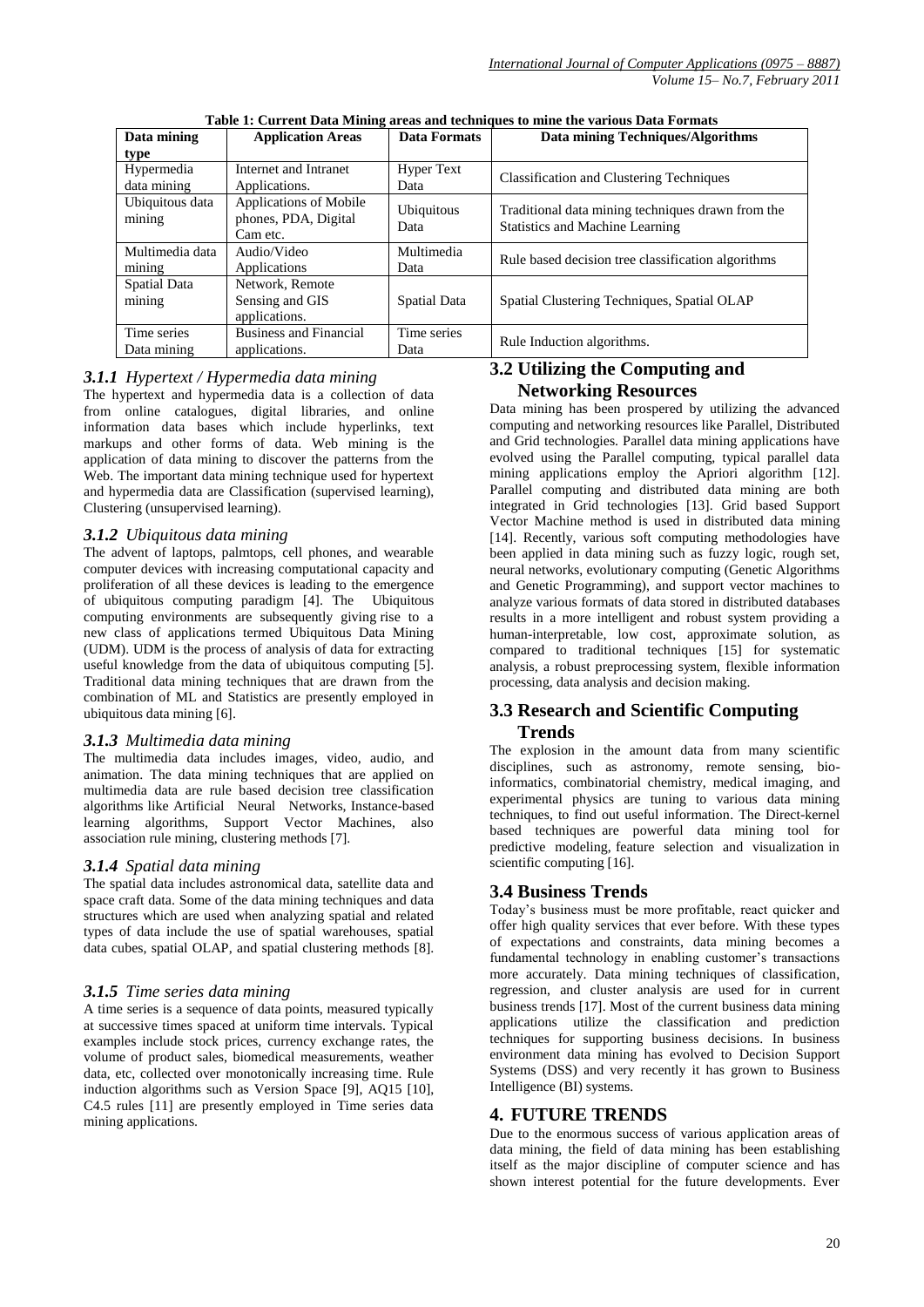increasing technology and future application areas are always poses new challenges and opportunities for data mining, the typical future trends of data mining includes

- Standardization of data mining languages
- Data preprocessing
- Complex objects of data
- Computing resources  $\bullet$
- Web mining  $\bullet$
- Scientific Computing
- Business data

# **4.1 Standardization of data mining**

# **languages**

There are various data mining tools with different syntaxes, hence it is to be standardized for making convenient of the users. Data mining applications has to concentrate more in standardization of interaction languages and flexible user interactions.

#### **4.2 Data Preprocessing**

To identify useful novel patterns in distributed, large, complex and temporal data, data mining techniques has to evolve in various stages. The present techniques and algorithms of data preprocessing stage are not up to the mark compared with its significance in finding out the novel patterns of data. In future there is a great need of data mining applications with efficient data preprocessing techniques.

#### **4.3 Complex object of data**

Data mining is going to penetrate in all fields of human life, the presently available data mining techniques are restricted to mine the traditional forms of data only, and in future there is a potentiality for data mining techniques for complex data objects like high dimensional, high speed data streams, sequence, noise in the time series, graph, Multi-instance objects, Multi-represented objects and temporal data.

# **4.4 Computing Resources**

The contemporary developments in high speed connectivity, parallel, distributed, grid and cloud computing has posed new challenges for data mining. The high speed internet connectivity has posed a great demand for novel and efficient data mining techniques to analyze the massive data which is captured of IP packets at high link speeds in order to detect the Denial of Service (DoS) and other types of attacks. Distributed data mining applications demand new alternatives in different fields, such as discovery of universal strategy to configure a distributed data mining, data placement at different locations, scheduling, resource management, and transactional systems etc. New data mining techniques and tools are needed to facilitate seamless integration of various resources in grid based environment. Moreover, grid based

data mining has to focus seriously to address the data privacy, security and governance. Cloud computing is a great area to be focused by data mining, as the Cloud computing is penetrating more and more in all ranges of business and scientific computing. Data mining techniques and applications are very much needed in cloud computing paradigm.

# **4.5 Web mining**

The development of World Wide Web and its usage grows, it will continue to generate ever more content, structure, and usage data and the value of Web mining will keep increasing. Research needs to be done in developing the right set of Web metrics, and their measurement procedures, extracting process models from usage data, understanding how different parts of the process model impact various Web metrics of interest, how the process models change in response to various changes that are made-changing stimuli to the user, developing Web mining techniques to improve various other aspects of Web services, techniques to recognize known frauds and intrusion detection.

# **4.6 Scientific Computing**

In recent years data mining has attracted the research in various scientific computing applications, due to its efficient analysis of data, discovering meaningful new correlations, patterns and trends with the help of various tools and techniques. More research has to be done in mining of scientific data in particular approaches for mining astronomical, biological, chemical, and fluid dynamical data analysis. The ubiquitous use of embedded systems in sensing and actuation environments plays major impending developments in scientific computing will require a new class of techniques capable of dynamic data analysis in faulty, distributed framework. The research in data mining requires more attention in ecological and environmental information analysis to utilize our natural environment and resources. Significant data mining research has to be done in molecular biology problems.

# **4.7 Business Trends**

Business data mining needs more enhancement in the design of data mining techniques to gain significant advantages in today's competitive global market place (E-Business). The Data mining techniques hold great promises for developing new sets of tools that can be used to provide more privacy for a common man, increasing customer satisfaction, providing best, safe and useful products at reasonable and economical prices, in today's E-Business environment.

# **5. COMPARATIVE STATEMENT**

The following table presents the comparative statement of various data mining trends from past to the future.

| Data mining | Algorithms/                                 | Data formats                                                                                    | Computing             | Prime areas of    |
|-------------|---------------------------------------------|-------------------------------------------------------------------------------------------------|-----------------------|-------------------|
| trends      | <b>Techniques employed</b>                  |                                                                                                 | <b>Resources</b>      | applications      |
| Past        | Statistical, Machine<br>Learning Techniques | Numerical data and                                                                              | Evolution of 4G PL    |                   |
|             |                                             | structured data stored in                                                                       | and various related   | <b>Business</b>   |
|             |                                             | traditional databases                                                                           | techniques            |                   |
| Current     | Statistical, Machine                        | Heterogeneous data formats<br>includes structured, semi-<br>structured and unstructured<br>data | High speed networks,  |                   |
|             | Learning, Artificial                        |                                                                                                 | High end storage      | Business, Web,    |
|             | Intelligence, Pattern                       |                                                                                                 | devices and Parallel, | Medical diagnosis |
|             | Reorganization                              |                                                                                                 | Distributed           | etc               |
|             | Techniques                                  |                                                                                                 | computing etc         |                   |

#### **Table 2: Data mining Trends Comparative Statement**